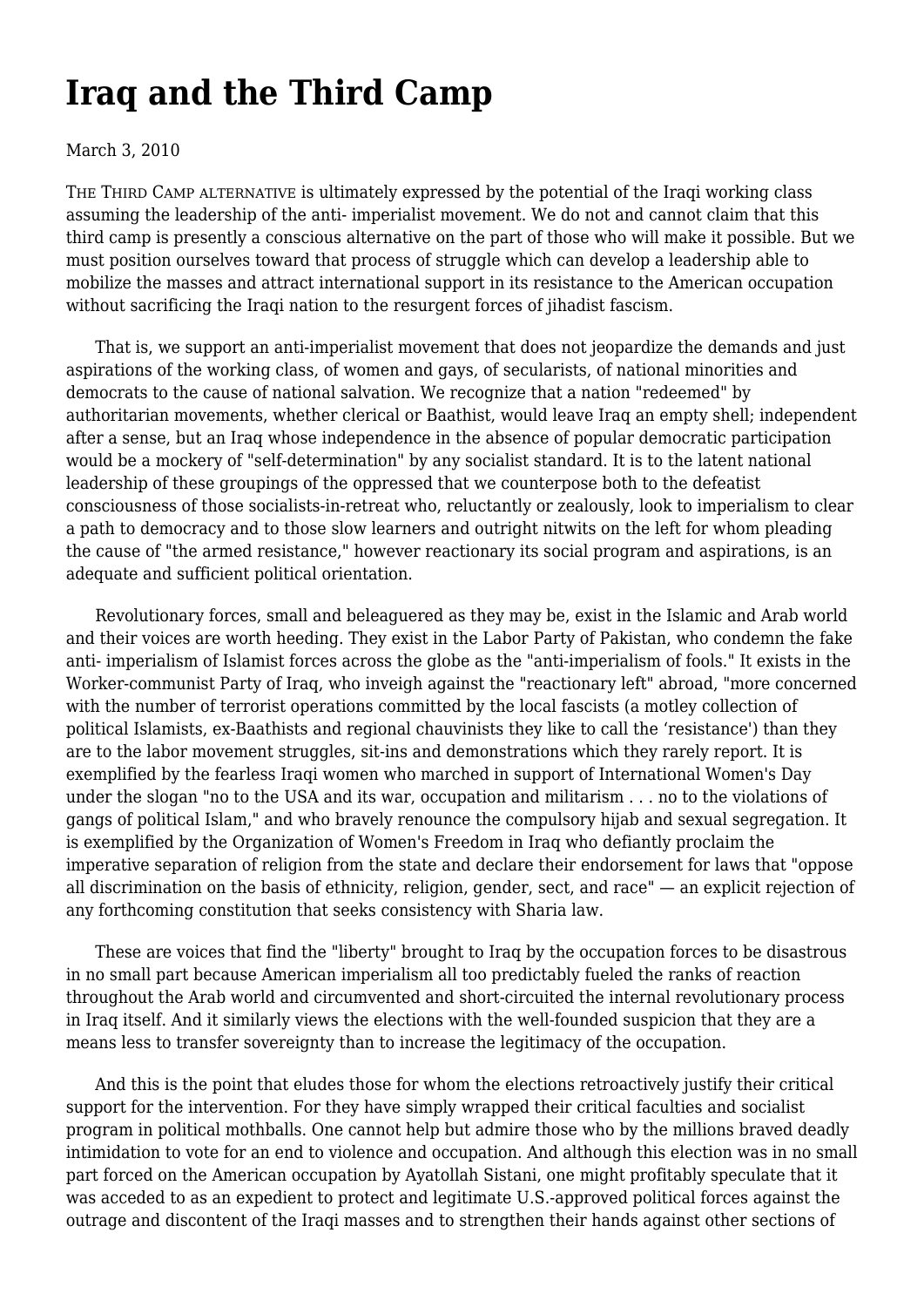jihadist Islam and the remnants of the Baath party who are also vying for power.

 The U.S. domination of Iraq remains unchanged by this election, except insofar as it ushered in an Islamic- ethnic and sectarian parliament. The transitional administration laws drawn up under Paul Bremer remain in place with legal safeguards that make them virtually impossible to contravene. Key personnel, judges, and prosecutors were vetted and appointed by the occupation authorities. Supplementing the direct influence of the State Department and the Pentagon are tens of thousands of private reconstruction contractors, advisors, and employees who together wield a virtual economic and political stranglehold over the new government, its legal system, and its political latitude. The coming parliament will therefore be little more than a continuation of the last two years of administration, with only the thinnest veneer of electoral legitimacy.

 The question then remains: How to struggle against American imperialism without strengthening the camp of fascist reaction? What concrete acts and political demands can we make to fortify the forces of democracy?

 It is widely understood that the aims of the occupation are to eliminate the destabilizing influences that can now, or may in the future, hamper American access and control of Gulf oil supplies. The Bush administration sees this war as a continuation of the "global war on terror," and it has conducted itself in a manner commensurate with that view. The al-Qaeda-Baathist connection was of course concocted in the bowels of the CIA and is universally discredited as a transparent façade. But this is not at issue here. The reckless use of firepower and the wanton brutality of American might have been both a predictable breeding ground for jihadists as well as a focal point leeching and reconcentrating these hitherto disparate forces into Iraq from neighboring states and abroad.

 The United States, drawing a lesson from the Soviet experience in Afghanistan, has, in effect, treated the peoples of Iraq as if they were so much cheese in a geopolitical mousetrap. Unlike the Soviets, however, the United States confidently believes it now faces an immanently vulnerable Islamacist insurgency bereft of any great power quartermaster. If Iraq is now and in fact the "central front" in the fight against global terror, it is so entirely because the United States has cynically stage-managed the circumstances under which it could be. This process promises to strengthen and internationalize the resistance, polarize the Arab world on that basis and stimulate parallel reflexive tendencies to authoritarianism within the nascent Iraqi government. As this cycle matures, whatever space that presently exists for the elements of democracy can be expected to be rapidly circumscribed and eroded.

IT IS FOR THESE REASONS that the demand for the immediate removal of American troops is the single demand most adequate to the task of breaking this downward spiral and the central act of solidarity that the antiwar movement can offer the forces of Iraqi democracy. As this is being written the "armed resistance" has gathered new momentum. The removal of all foreign armies would go far in satisfying the legitimate nationalist demands of the Association of Muslim Scholars and Muqtada al-Sadr's forces and fracture the de facto alliance between the national armed resistance, for which they offer political mediation, and al-Qaeda and the communalist militias which seek ethnic separatism. It would allow the Iraqi Arabs, an ethnic amalgam artificially cobbled together by British imperialism, to cohere as a nation around the new parliament. And, most important, for Iraqi democracy, it would release and redirect the latent class antagonisms and social conflicts now suppressed and overwhelmed by the immediate struggle with foreign domination.

For it is a militant, democratic Iraqi working class that holds the future key to the larger regional